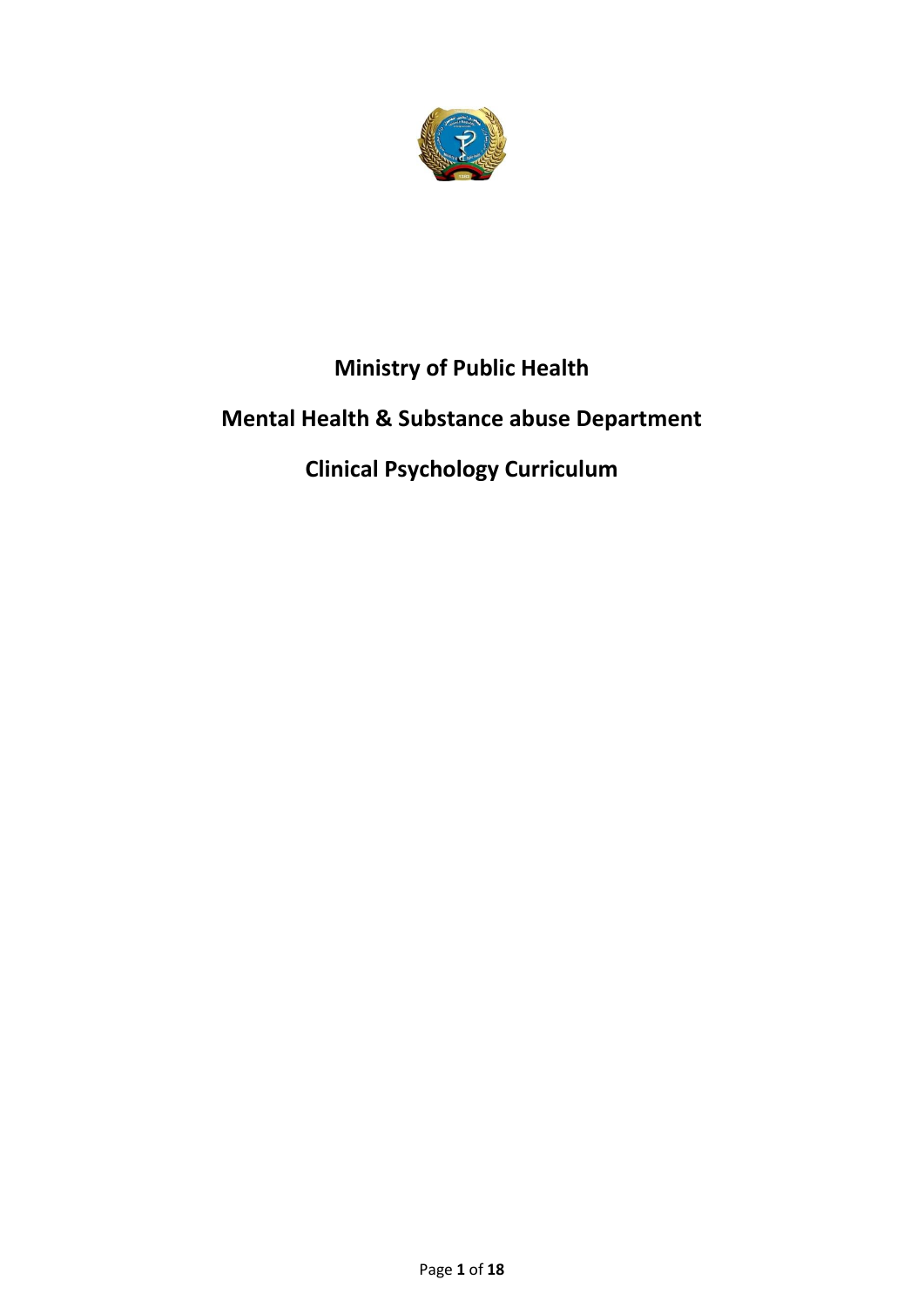## **1. Introduction**

Mental Health Department, MoPH start to implement mental health hospital project on January 2011 through European Union Fund, implemented by International Medical Corps – Afghanistan. To build and strengthen its capacity to provide quality and equitable mental health and substance misuse treatment services for the Afghans. With the fund from European Commission and under stewardship of the Afghanistan Ministry of Public Heath, this project commenced in January of 2011 with renovation of the Mental Health Hospital and Jangalak Misuse Center and has been providing assistance in many different forms up to the present date. International Medical Corps (IMC) –MHH project's major activity is to provide different trainings in order to improve clinical skills and capacity of the MHH and Jangalak staffs. These training have been provided in Clinical Psychology, Psychiatry, Mental Health Nursing, Social work, Occupational Therapy etc.

There is no clinical psychology program at the university level in Afghanistan, but the country is in dire need of psychologists who can effectively provide non-pharmacological interventions and psychotherapy services for patients. As part of her project, International Medical Corps will upgrade the MHH psychology department into a clinical psychology program. This initiative has several aspects but one of the main activities of the project is to develop and finalize the clinical psychology training curriculum and advocate with Ministry of Public Health (MoPH) for recognition and licensing of psychologists in the country.

The trainings based on this curriculum will build the capacity of MHH to serve as a teaching hospital and to play an important role in training the general psychology graduates and equip them with clinical skills required in the field of non-pharmacological patient care. Since 2012, International Medical Corps (IMC) started training MHH psychologists and the effort to formalize such training and provide psychologists with certificates in clinical psychology will continue until the end of the project. In the long run, once clinical psychology programs are established in universities, MHH can play an important role in contributing to the practical knowledge and skills of the students and graduates through field placements, job shadows, or short practical trainings/role plays for clinical psychology and/or counseling students.

The current curriculum is specifically designed to train the current MHH psychologists to become clinically competent psychologists in order to support and enhance non pharmacological interventions of the hospital. This curriculum, although short term, equips MHH psychologists with the essential competencies that enables them to perform the essential activities of a clinical psychologist in mental health hospital. This curriculum is focused on the practical needs of psychologists working in a Mental Health Hospital and offers psychologists a well-balanced curriculum in many fields. The clinical core courses and the ongoing practicum focus on the theories and models of dysfunctional behavior, and evidence-based practice of assessment, intervention, evaluation, professional standards, ethics and supervision.

This curriculum covers several out of nine major competencies that American Psychological Association (APA) proposes for accreditations of a clinical psychology programs. In this curriculum, these competencies are divided into two categories of foundational and functional competencies which describes as follows.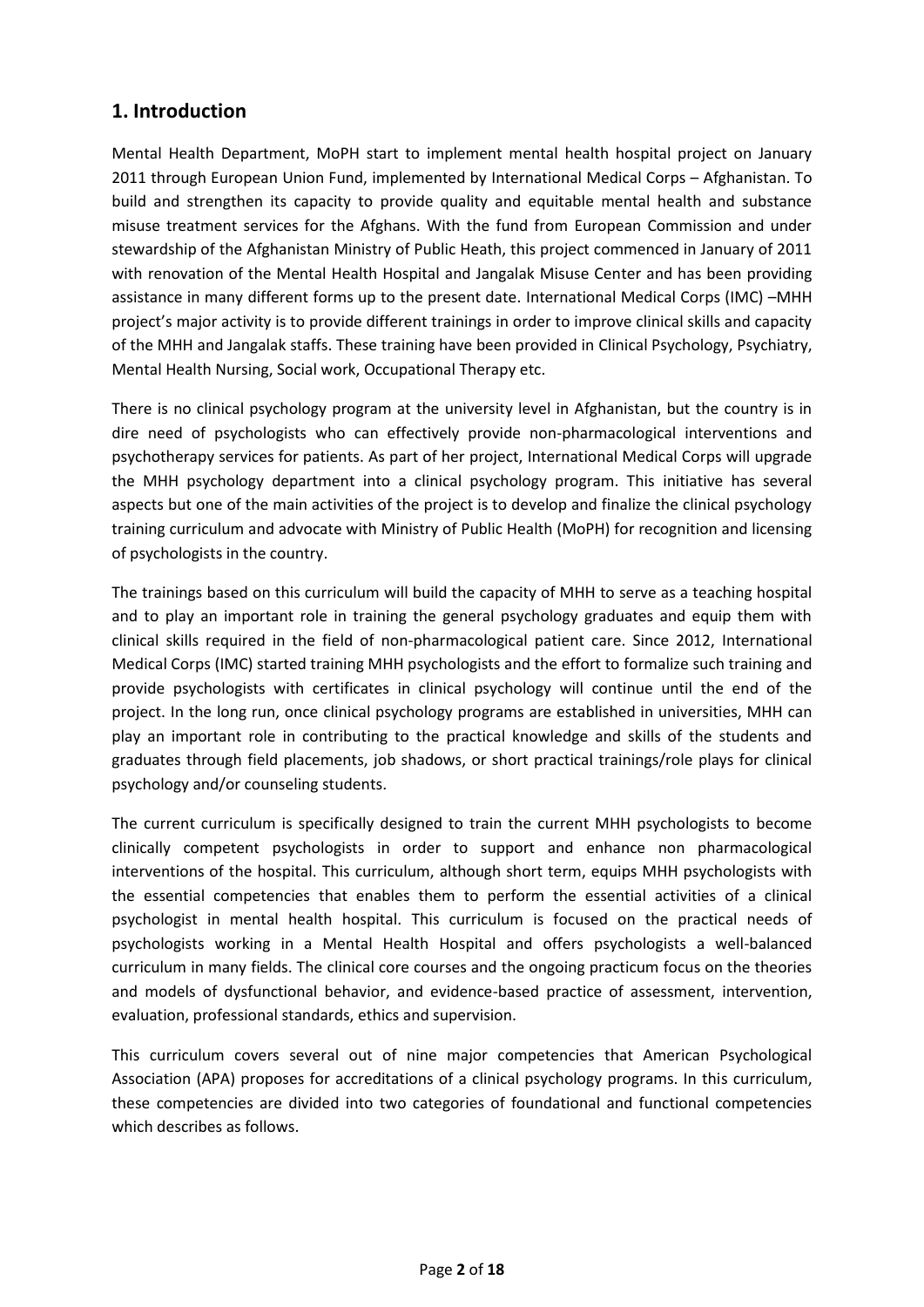- **Foundational Competencies**
	- o Reflective Practice/Self-Assessment
	- o Scientific method
	- o Ethical/Legal Standards
- **Functional Competencies**
	- o Psychological Evaluation
	- o Psychological Interventions
	- o Supervision and Teaching

In the future, there will be a necessity for inclusion of topics in Social Psychology, Development Psychology, Neuropsychology, and especially on Research and Statistics to make this curriculum more comprehensive.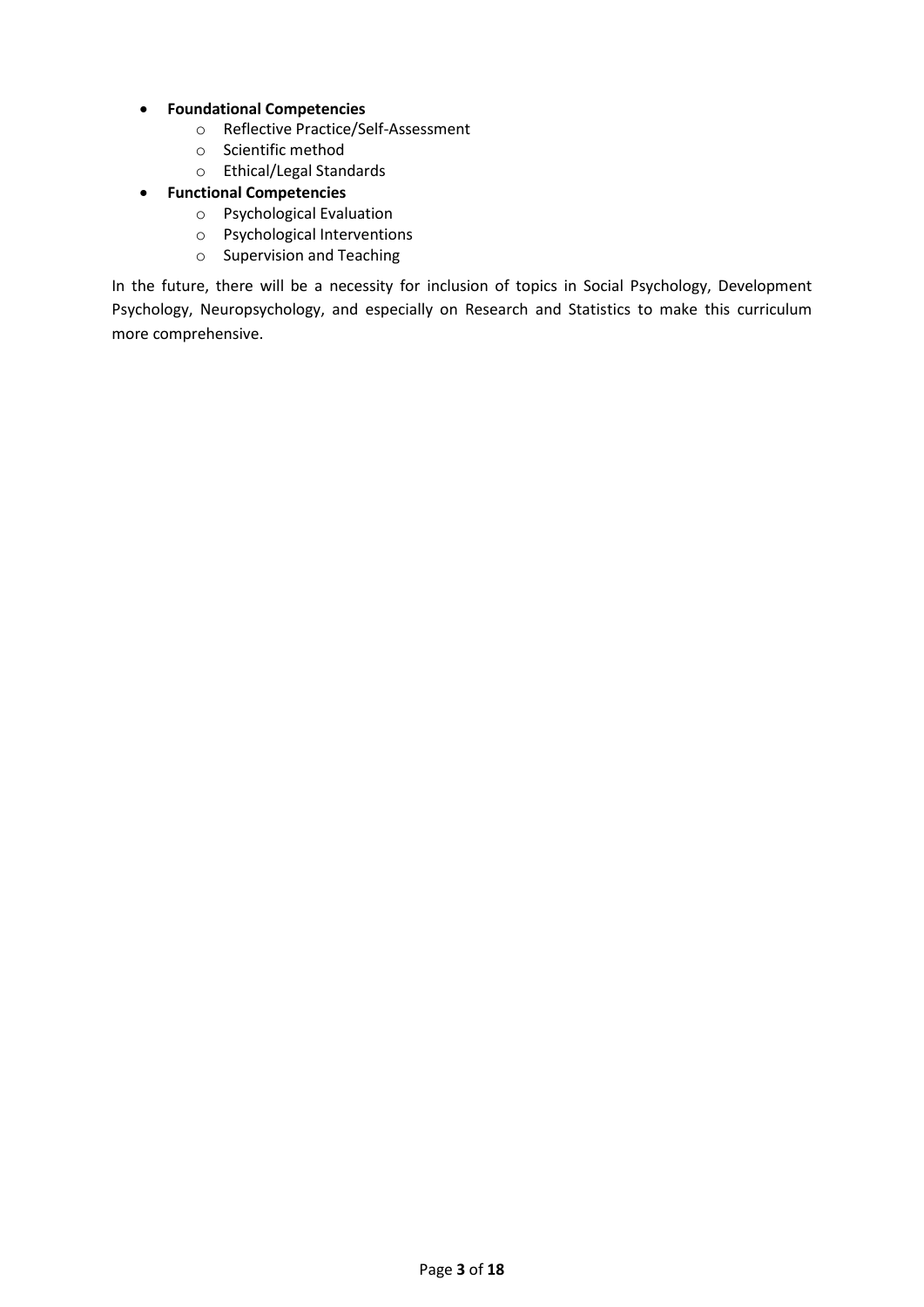## **2. Core Competencies**

### **A. Foundational Competencies**

### **1. Reflective Practice/Self-Assessment:**

Practices within the boundaries of competencies; demonstrates commitment to lifelong learning; engages with scholarship; capable of critical thinking; demonstrates a commitment to the development of the profession. Accepts and uses feedback effectively; Self-Assessment, Self-Care and Professionalism. Self-assessment and self-monitoring skills, reflective regarding professional practice; Understands importance of self-care to effective practice

#### *Trainings provided in MHH:*

- *Working as a psychologist*
- *Secondary Traumatization, Vicarious Trauma or Compassion Fatigue, Post-Traumatic Stress Disorder; Burnout*
- *Self-Care, the concept of resilience and the use of self-protective techniques*

#### **2. Scientific method:**

Demonstrates respect for scientifically derived knowledge; understands research and research methodology; understands biological bases of behavior, cognitive-affective bases of behavior, and lifespan human development; scientific mindedness and knowledge.

#### *Trainings provided in MHH:*

- *Biology of acute Stress*
- *Neurobiology of Trauma*

### **3. Ethical/Legal Standards:**

Application of ethical concepts and awareness of legal issues regarding professional activities with individuals, groups, and organizations; advocating for the profession of psychology.

Knowledge, ethical conduct and ethical decision making: Working knowledge and understanding of the APA Ethical Principles and Code of Conduct, laws, statutes, rules, regulations; behaves ethically, Identifies ethical dilemmas effectively.

#### *Trainings provided in MHH:*

- *Client Rights*
- *Ethical issues in working with clients*
- *Psychology Department Guideline*

#### **B. Functional Competencies**

#### **1. Psychological Evaluation:**

Assessment, diagnosis and conceptualization of problems and issues of individuals, groups, and/or organizations; Diagnostic and conceptualization skills, formal assessment skills, interview, tests, measurements, report writing, communication skills; able to utilize systematic approaches of gathering data to inform clinical decision-making; awareness of the strengths and limitations of administration, scoring and interpretation of traditional assessment.

#### *Trainings provided in MHH:*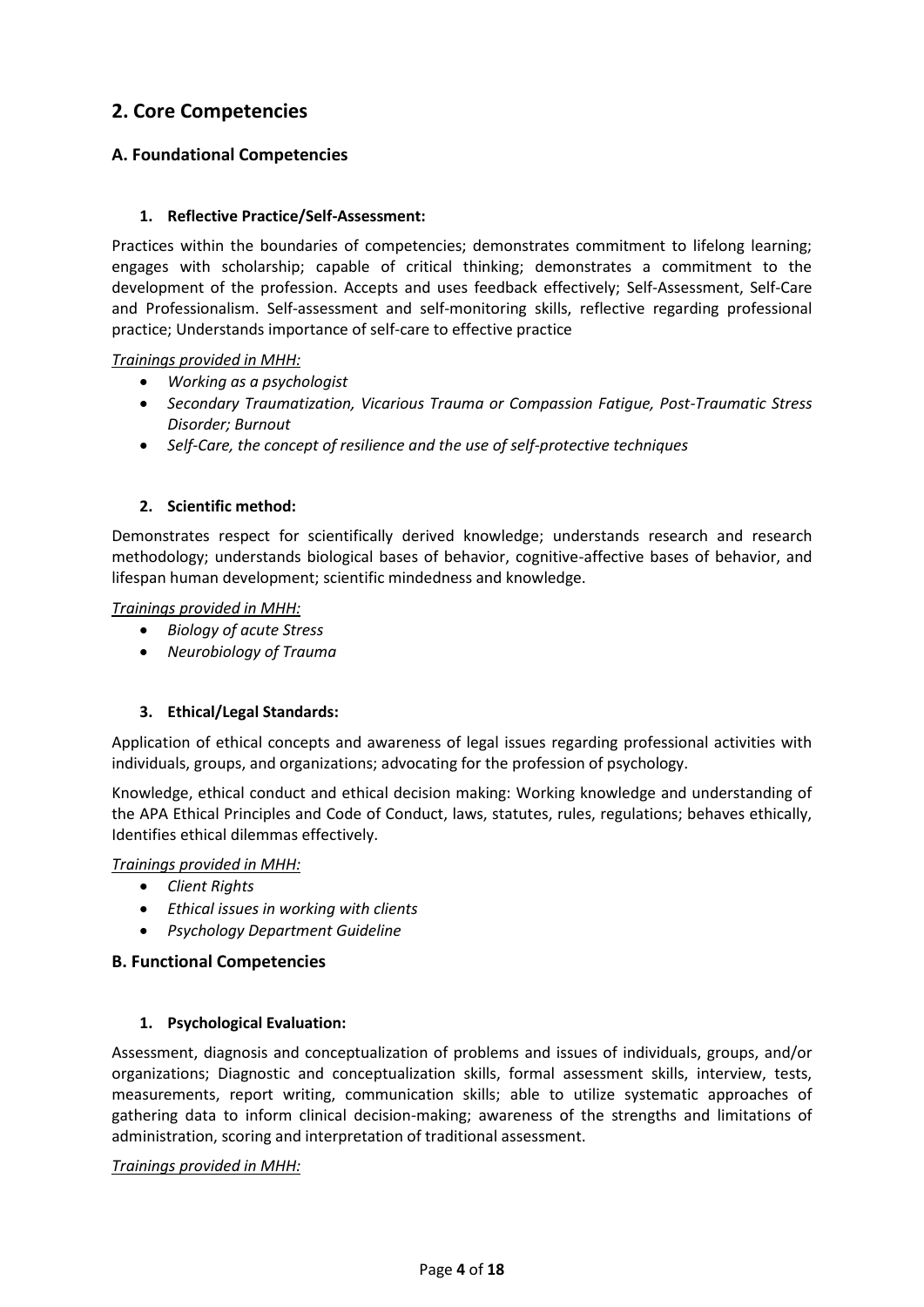- *DSM IV - TR - Part I – VI*
- *Hospital medical records : MSE – I - II*
- *Interviewing Skills – I - II*
- *Bio Psychosocial Assessment*
- *Treatment Plan*
- *Psychology Progress Report I*
- *Risk Assessment I-III*
- *Motivational Interviewing I-II*
- *Testing for Depression*
- *IQ Test: Raven's Progressive Matrices - Age 9-18*
- *Writing Case Studies*
- *Patient assessment measures DSM-5 Assessment tools*
- *Depression DSM-5 (Severity Assessment DSM-5)*
- *Beck Depression Inventory, PHQ-9;*
- *Post-Traumatic Stress Disorder, (DSM – 5 Definition, Severity assessment)*
- *Acute Stress Disorder (DSM-5 Assessment level 2)* Severity of Acute Stress Symptoms—Adult
- *Anxiety disorders (Severity Assessment DSM-5) LEVEL 2—Anxiety—Adult (PROMIS Emotional Distress—Anxiety— Short Form)*
- *Severity Measure for Panic Disorder—Adult DSM-5*
- *Severity Measure for Generalized Anxiety Disorder—Adult DSM-5*
- *Severity Measure for Social Anxiety Disorder (Social Phobia)—Adult*
- *Sleep-Wake Disorders (Severity Assessment DSM-5) LEVEL 2—Sleep Disturbance—Adult (PROMIS—Sleep Disturbance—Short Form)*
- *Reactive Attachment Disorder (Severity Assessment DSM-5)*
- *Substance Use LEVEL 2—Substance Use—Adult (adapted from the NIDA-Modified ASSIST)*
- *Repetitive Thoughts and Behaviours—AdultLEVEL 2— (adapted from the Florida Obsessive-Compulsive Inventory [FOCI] Severity Scale*

#### **2. Psychological Interventions:**

Knowledge of Interventions, intervention planning, intervention implementation, progress evaluation;

knowledge of scientific, theoretical, empirical and contextual bases of intervention, including psychotherapy theories, research, and practice, able to implement evidence based interventions that take into account empirical support, clinical judgment; evaluate treatment progress and modify treatment planning as indicated, utilizing established outcome measures; assesses and documents treatment progress and outcomes

#### *Trainings provided in MHH:*

- *Introduction to Training. Theories, clinical and general discussion about psychotherapy*
- *Counseling Skills Part I – VI*
- *Introduction to psychotherapy*
- *Introduction to Freudian psychotherapy*
- *Freudian theory of personality and human development*
- *Psychoanalytic psychotherapy processes - Part I and II*
- *Introduction in Analytical Psychology*
- *Introduction in Psychology of C. G. Jung*
- *Introduction in Art Therapy*
- *Drawing and painting in Therapy*
- *Picture interpretation*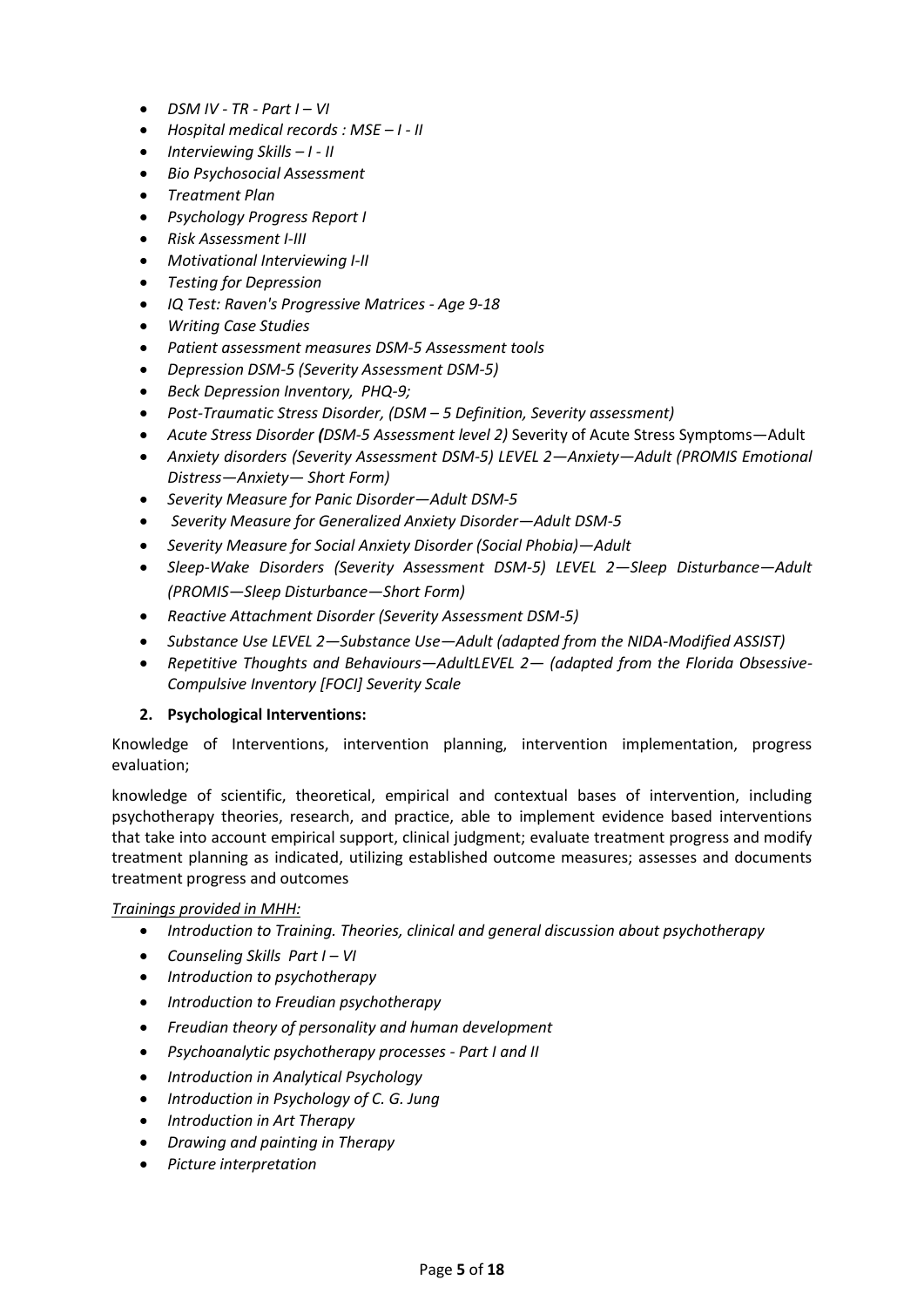- *Client Centered Psychotherapy I – III*
- *Behavioral therapies I-III*
- *Cognitive Therapies I –III*
- *Cognitive Behavioral Therapy I – V*
- *Working with Psychosis I-III*
- *Personality Disorders I-V*
- *Sexual Disorders I-III*
- *Working with Mental Retardation*
- *Forensic Psychology*
- *Introduction in Obsessive Compulsive Disorders*
- *OCD Treatment*
- *OCD Treatment ERP (Exposure Ritual Prevention)*
- *Family Therapy I-VI*
- *Introduction in Group Facilitating*
- *Introduction Closed Group Cycle*
- *Group Therapy session I-X*
- *Working with Addiction I-II*
- Group therapy substance use I-IV
- *War Trauma and Acute Stress Symptoms*
- *Introduction in PTSD*
- *Complex Trauma C-PTSD*
- *Trans generational Trauma*
- Trauma interventions
- *Introduction in Narrative Exposure Therapy (NET) I-III*
- *Depression I,II,*
- *Anxiety disorders I, II*
- *Depression and Anxiety* Comorbidity of Anxiety and Depression, a trans diagnostic approach
- *Attachment Theory*
- *Reactive Attachment Disorder (DSM-5)*
- *Post traumatic grief I, II*
- *Sleep-Wake Disorders I, II*

### **3. Supervision and Teaching:**

Supervision and training of professionals

Knowledge of models and approaches; awareness of factors affecting quality of supervision, demonstrates rudimentary understanding of teaching theories, and has gained some relevant experience in teaching.

*Trainings provided in MHH:*

- *Training of Trainers I-III*
- *Supervision of first experience in teaching I-III*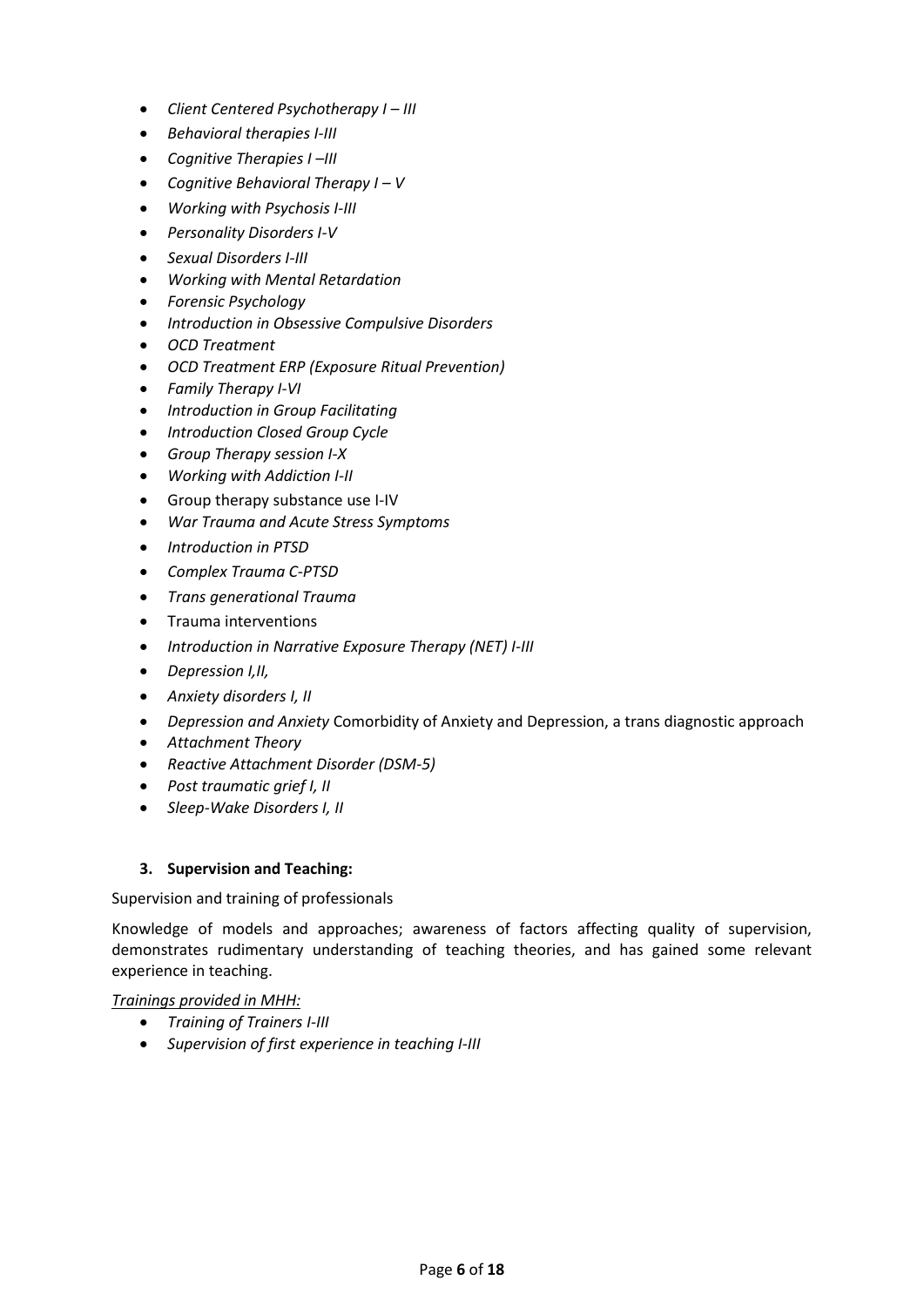# **3. Lecture Plan**

## **Semester I: February 2012 - August 2012**

| <b>Duration</b> | Topic of the training session                                                                                      | Objective of the training session                                                                                                                                                                     |
|-----------------|--------------------------------------------------------------------------------------------------------------------|-------------------------------------------------------------------------------------------------------------------------------------------------------------------------------------------------------|
| 2 hrs           | Introduction<br>Training.<br>to<br>Theories, being clinical and<br>discussion<br>about<br>general<br>psychotherapy | 1st session of the training                                                                                                                                                                           |
| 2 hrs           | Introduction to psychotherapy                                                                                      | to explain what psychotherapy is and generally how it's<br>done                                                                                                                                       |
| 2 hrs           | Introduction<br>Freudian<br>to<br>psychotherapy                                                                    | to further clear the participants understanding of<br>psychoanalysis                                                                                                                                  |
| 2 hrs           | Freudian theory of personality<br>and human development                                                            | to increase participants understanding of personality<br>and its functions, defense mechanisms and their use in<br>psychotherapy                                                                      |
| 2 hrs           | Psychoanalytic psychotherapy<br>processes - Part I                                                                 | to help participants to be able to effectively use<br>psychoanalysis with their patients                                                                                                              |
| 2 hrs           | Psychoanalytic psychotherapy<br>processes - Part II                                                                | to help participants to be able to effectively use<br>psychoanalysis with their patients                                                                                                              |
| 2 hrs           | Counseling Skills - Part I                                                                                         | To train participants in effective counseling skills to help<br>them build more effective rapports with their patients<br>and increase the level of their effectiveness while<br>working with clients |
| 2 hrs           | Counseling Skills - Part II                                                                                        | To train participants in effective counseling skills to help<br>them build more effective rapports with their patients<br>and increase the level of their effectiveness while<br>working with clients |
| 2 hrs           | Counseling Skills - Part III                                                                                       | To train participants in effective counseling skills to help<br>them build more effective rapports with their patients<br>and increase the level of their effectiveness while<br>working with clients |
| 2 hrs           | Counseling Skills - Part IV                                                                                        | To train participants in effective counseling skills to help<br>them build more effective rapports with their patients<br>and increase the level of their effectiveness while<br>working with clients |
| 2 hrs           | Counseling Skills - Part V                                                                                         | To train participants in effective counseling skills to help<br>them build more effective rapports with their patients<br>and increase the level of their effectiveness while<br>working with clients |
| 2 hrs           | Counseling Skills - Part VI                                                                                        | Practical session. Learning through role play and<br>practical work                                                                                                                                   |
| 2 hrs           | <b>Client Rights</b>                                                                                               | To explain and clarify clients rights to participants in<br>order to promote best practice in the hospital                                                                                            |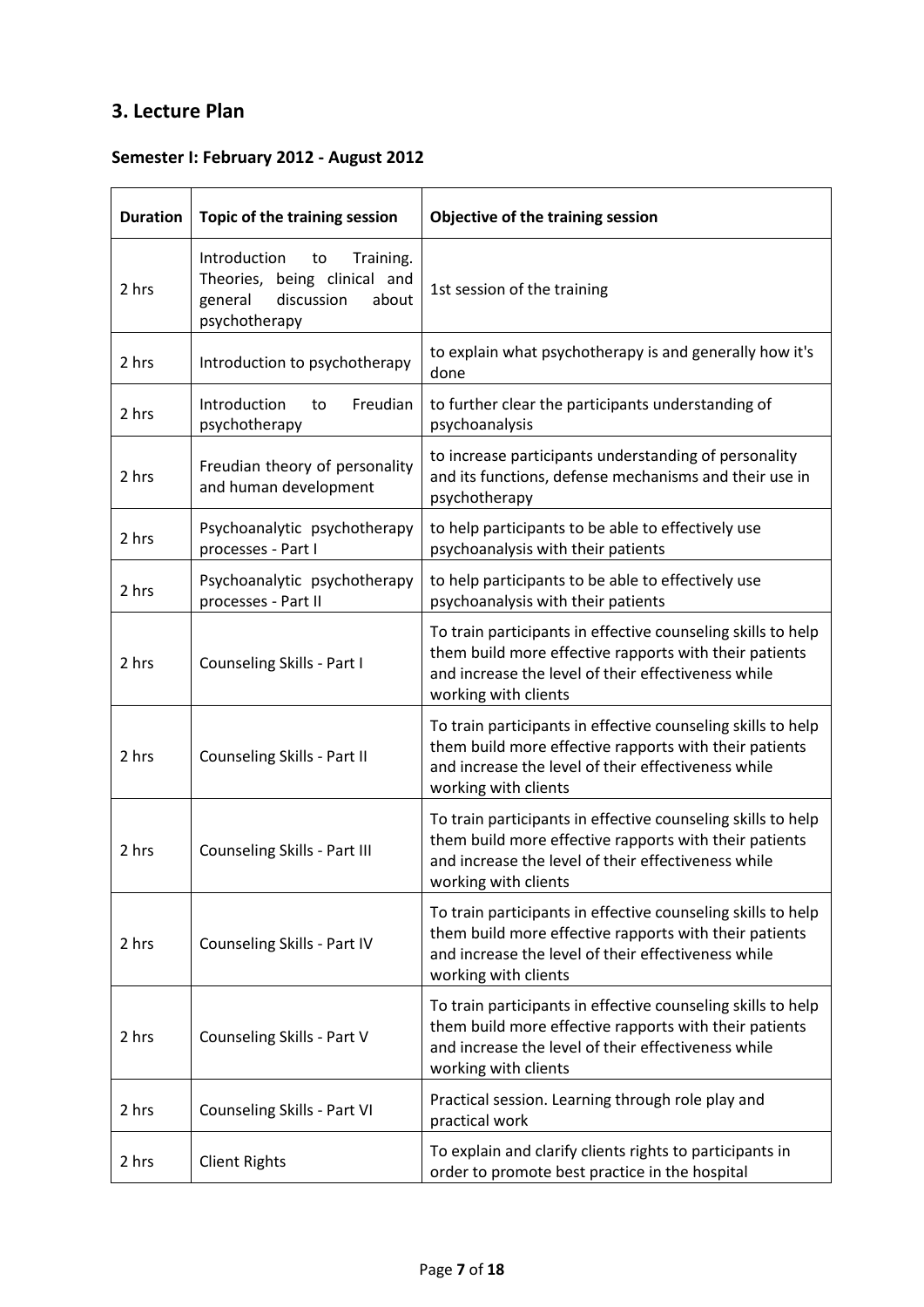| 2 hrs | Ethical issues in working with<br>clients                                   | To introduce to participants the ethical issues while<br>working with clients in order to promote best practice in<br>the hospital                                                                                                              |
|-------|-----------------------------------------------------------------------------|-------------------------------------------------------------------------------------------------------------------------------------------------------------------------------------------------------------------------------------------------|
| 2 hrs | Centered<br>Client<br>Psychotherapy I                                       | To train participants in CCP by Carl Rogers-Theories, the<br>process of psychotherapy, competencies and etc.                                                                                                                                    |
| 2 hrs | Client<br>Centered<br>Psychotherapy II                                      | To train participants in CCP by Carl Rogers-Theories, the<br>process of psychotherapy, competencies and etc.                                                                                                                                    |
| 2 hrs | Client<br>Centered<br>Psychotherapy II                                      | To train participants in CCP by Carl Rogers-Theories, the<br>process of psychotherapy, competencies and etc.                                                                                                                                    |
| 2 hrs | <b>Behavioral therapies I</b>                                               | to train participants on practical techniques of<br>behavioral therapy such as relaxation, assertiveness,<br>desensitization and sexual arousal                                                                                                 |
| 2 hrs | Behavioral therapies II                                                     | to train participants on practical techniques of<br>behavioral therapy such as relaxation, assertiveness,<br>desensitization and sexual arousal                                                                                                 |
| 2 hrs | therapies<br>Behavioral<br>$\mathbf{III}$<br>Sexual disorders and therapies | to train participants specifically on sexual disorders and<br>their therapies                                                                                                                                                                   |
| 2 hrs | <b>Cognitive Therapies I</b>                                                | To train Participants on cognitive therapies of Aaron<br>Beck and Albert Ellis. Their theories, the process of<br>psychotherapy, core skills, rational and irrational<br>thoughts, negative and automatic thoughts and their<br>use in practice |
| 2 hrs | <b>Cognitive Therapies II</b>                                               | To train Participants on cognitive therapies of Aaron<br>Beck and Albert Ellis. Their theories, the process of<br>psychotherapy, core skills, rational and irrational<br>thoughts, negative and automatic thoughts and their<br>use in practice |
| 2 hrs | <b>Cognitive Therapies III</b>                                              | To train Participants on cognitive therapies of Aaron<br>Beck and Albert Ellis. Their theories, the process of<br>psychotherapy, core skills, rational and irrational<br>thoughts, negative and automatic thoughts and their<br>use in practice |
| 2 hrs | Cognitive Behavioral Therapy<br>$(CBT) - I$                                 | To Train participants on basic concepts of CBT, core<br>skills, behavioral and cognitive modification skills and<br>techniques, behavioral activation, shaping, and etc. to<br>be used with their patients in MHH and Jangalak                  |
| 2 hrs | Cognitive Behavioral Therapy<br>$(CBT) - II$                                | To Train participants on basic concepts of CBT, core<br>skills, behavioral and cognitive modification skills and<br>techniques, behavioral activation, shaping, and etc. to<br>be used with their patients in MHH and Jangalak                  |
| 2 hrs | Cognitive Behavioral Therapy<br>$(CBT) - III$                               | To Train participants on basic concepts of CBT, core<br>skills, behavioral and cognitive modification skills and<br>techniques, behavioral activation, shaping, and etc. to<br>be used with their patients in MHH and Jangalak                  |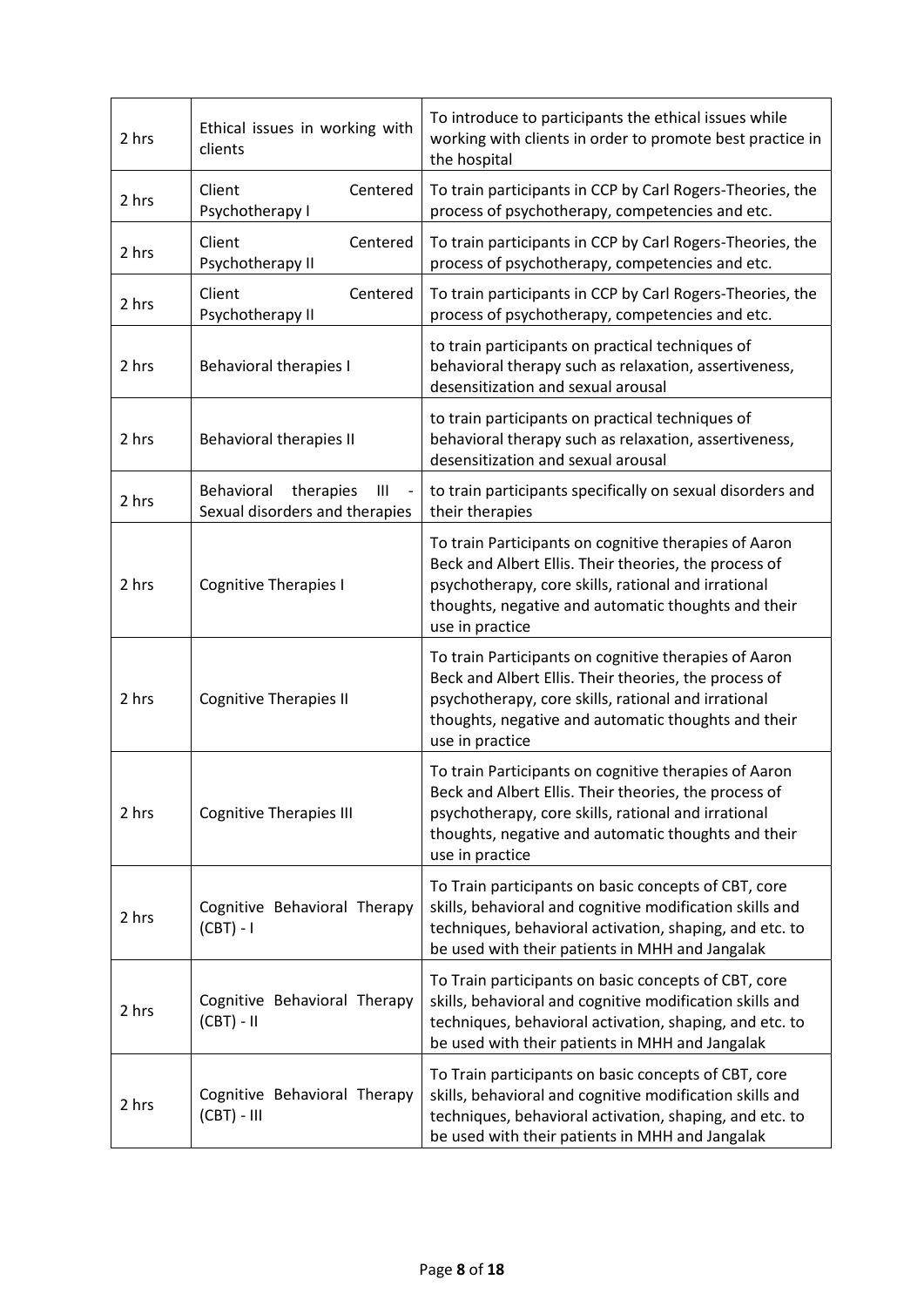| 2 hrs | Cognitive Behavioral Therapy<br>$(CBT) - IV$ | To Train participants on basic concepts of CBT, core<br>skills, behavioral and cognitive modification skills and<br>techniques, behavioral activation, shaping, and etc. to<br>be used with their patients in MHH and Jangalak |
|-------|----------------------------------------------|--------------------------------------------------------------------------------------------------------------------------------------------------------------------------------------------------------------------------------|
| 2 hrs | Cognitive Behavioral Therapy<br>$(CBT) - V$  | To Train participants on basic concepts of CBT, core<br>skills, behavioral and cognitive modification skills and<br>techniques, behavioral activation, shaping, and etc. to<br>be used with their patients in MHH and Jangalak |
| 2 hrs | How to DSM IV - TR - Part I                  | To help participants to be able to use DSM IV - TR in a<br>more effective way and make better diagnosis and also<br>to increase their ability in more accurate differential<br>diagnosis                                       |
| 2 hrs | How to DSM IV - TR - Part II                 | To help participants to be able to use DSM IV - TR in a<br>more effective way and make better diagnosis and also<br>to increase their ability in more accurate differential<br>diagnosis                                       |
| 2 hrs | How to DSM IV - TR - Part III                | To help participants to be able to use DSM IV - TR in a<br>more effective way and make better diagnosis and also<br>to increase their ability in more accurate differential<br>diagnosis                                       |
| 2 hrs | How to DSM IV - TR - Part IV                 | To help participants to be able to use DSM IV - TR in a<br>more effective way and make better diagnosis and also<br>to increase their ability in more accurate differential<br>diagnosis                                       |
| 2 hrs | <b>Question and Answer I</b>                 | Final session to answer any questions that participants<br>might have or clarify any points which is not explained<br>enough in order to prepare them for final examination                                                    |
| 2 hrs | <b>Question and Answer II</b>                | Final session to answer any questions that participants<br>might have or clarify any points which is not explained<br>enough in order to prepare them for final examination                                                    |
| 2 hrs | <b>Question and Answer III</b>               | Final session to answer any questions that participants<br>might have or clarify any points which is not explained<br>enough in order to prepare them for final examination                                                    |

# **Semester II: September 2012 - March 2013**

| <b>Duration</b> | Topic of the training session           | Objective of the training session                                                                                                        |
|-----------------|-----------------------------------------|------------------------------------------------------------------------------------------------------------------------------------------|
| 2 hrs           | 1st session of the training             | Brainstorming session regarding the new project<br>training.- class schedule agreed with participants                                    |
| 2 hrs           | Review previous and the new<br>training | To explain what has been done during the previous<br>semester and what is coming in the new training<br>(introducing the new curriculum) |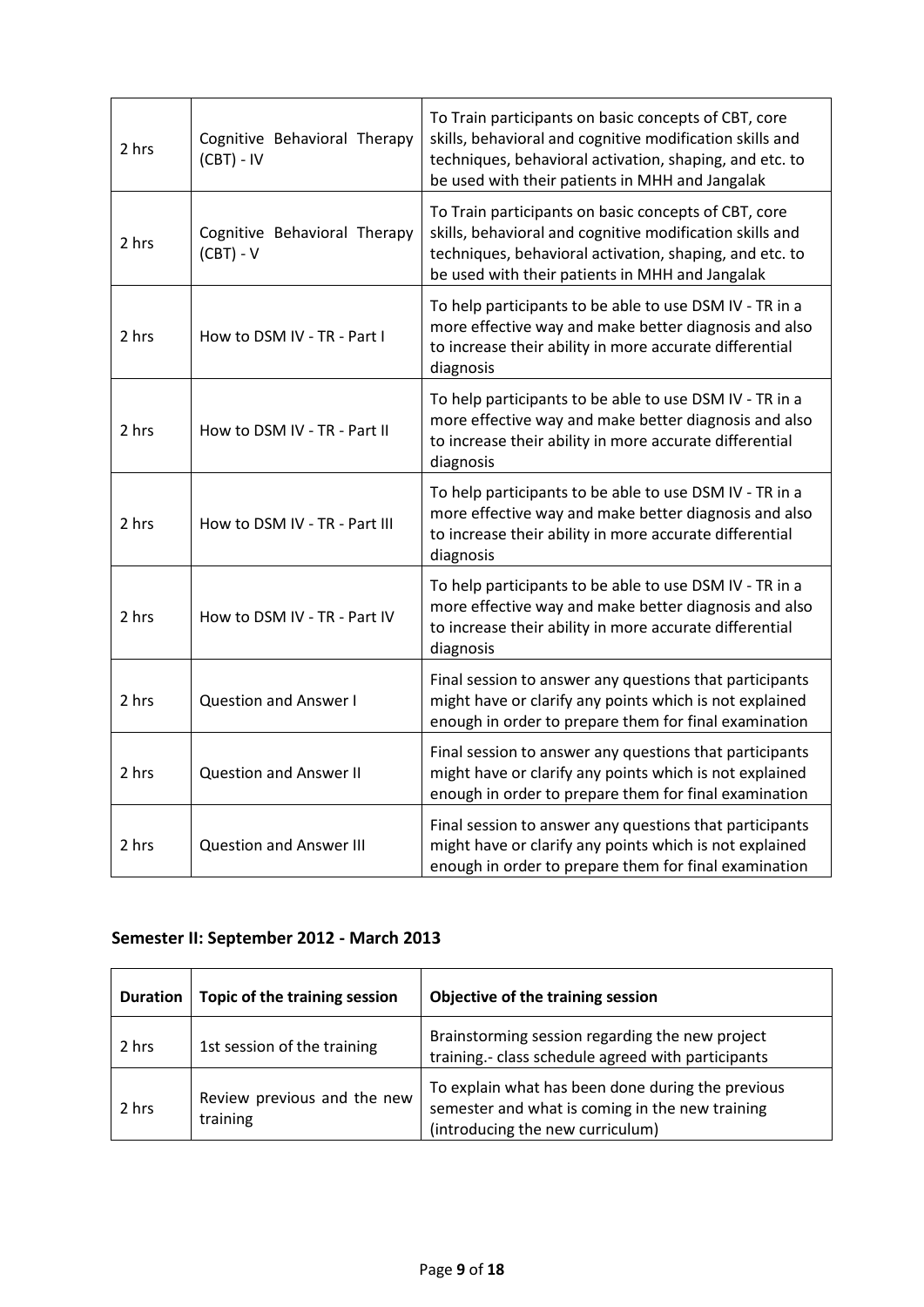| 2 hrs | working as a psychologist                            | 1- To clear and distinguish the role of Psychologists in<br>Mental Health Hospital.<br>2- Challenges Psychologists face<br>3- What does it mean to be a psychologist                                                                                                                                         |
|-------|------------------------------------------------------|--------------------------------------------------------------------------------------------------------------------------------------------------------------------------------------------------------------------------------------------------------------------------------------------------------------|
| 2 hrs | Ward Round Presentation and<br>Morning Handover - I  | 1- What is ward round (Multidisciplinary team - MDT)<br>and its purpose<br>2- Increase participants ability and knowledge to present<br>Patients in Hospital Ward Rounds and morning<br>handovers<br>3- What to present and what not to present                                                              |
| 2 hrs | Ward Round Presentation and<br>Morning Handover - II | Practice and role play the "two minutes "presentation of<br>the patients to the ward round team (Similar to elevator<br>talk)<br>participants learn how to report the most important<br>information and not all of them                                                                                      |
| 2 hrs | medical<br>records :<br>Hospital<br>$MSE - I$        | 1- Importance of recording data and documenting<br>2- What is MSE and Mini MSE<br>3- Role play and Practice                                                                                                                                                                                                  |
| 2 hrs | Hospital<br>medical records :<br>MSE - II            | 1- How to run an effective MSE<br>2- How t run a Mini Mental Status examination<br>3- How to document and MSE<br>4- Role Play and Practice                                                                                                                                                                   |
| 2 hrs | Interviewing Skills - I                              | 1- what are communications skills<br>2- what are counseling skills (clinical skills)<br>3- Role play and practice                                                                                                                                                                                            |
| 2 hrs | Interviewing Skills - II                             | to thoroughly explain and exhibit the counseling skills in<br>practice                                                                                                                                                                                                                                       |
| 2 hrs | Psychology<br>Department<br>Guideline                | 1- To introduce the psychology department guideline to<br>the participants and explain ways to more effectively<br>use the guideline in their daily activities in the hospital.<br>2- the guideline includes group therapy, individual<br>therapy, principles of psychology, MSE & MMSE and<br>documentation |
| 2 hrs | Bio-Psycho-Social Assessment                         | 1- How to run a full Bio psychosocial assessment<br>2- role play - session 1 with Hypochondriasis client                                                                                                                                                                                                     |
| 2 hrs | <b>Treatment Plan</b>                                | 1- How to develop treatment plan for client in<br>association with other professions<br>2- How to develop psychological treatment plan in<br>association with clients<br>3- Practical work: develop a treatment plan for the role<br>play client in 3 teams                                                  |
| 2 hrs | Psychology Progress Report I                         | 1- How to write a progress report for a psychotherapy<br>session<br>2- Role play - session 2 with Hypochondriasis client                                                                                                                                                                                     |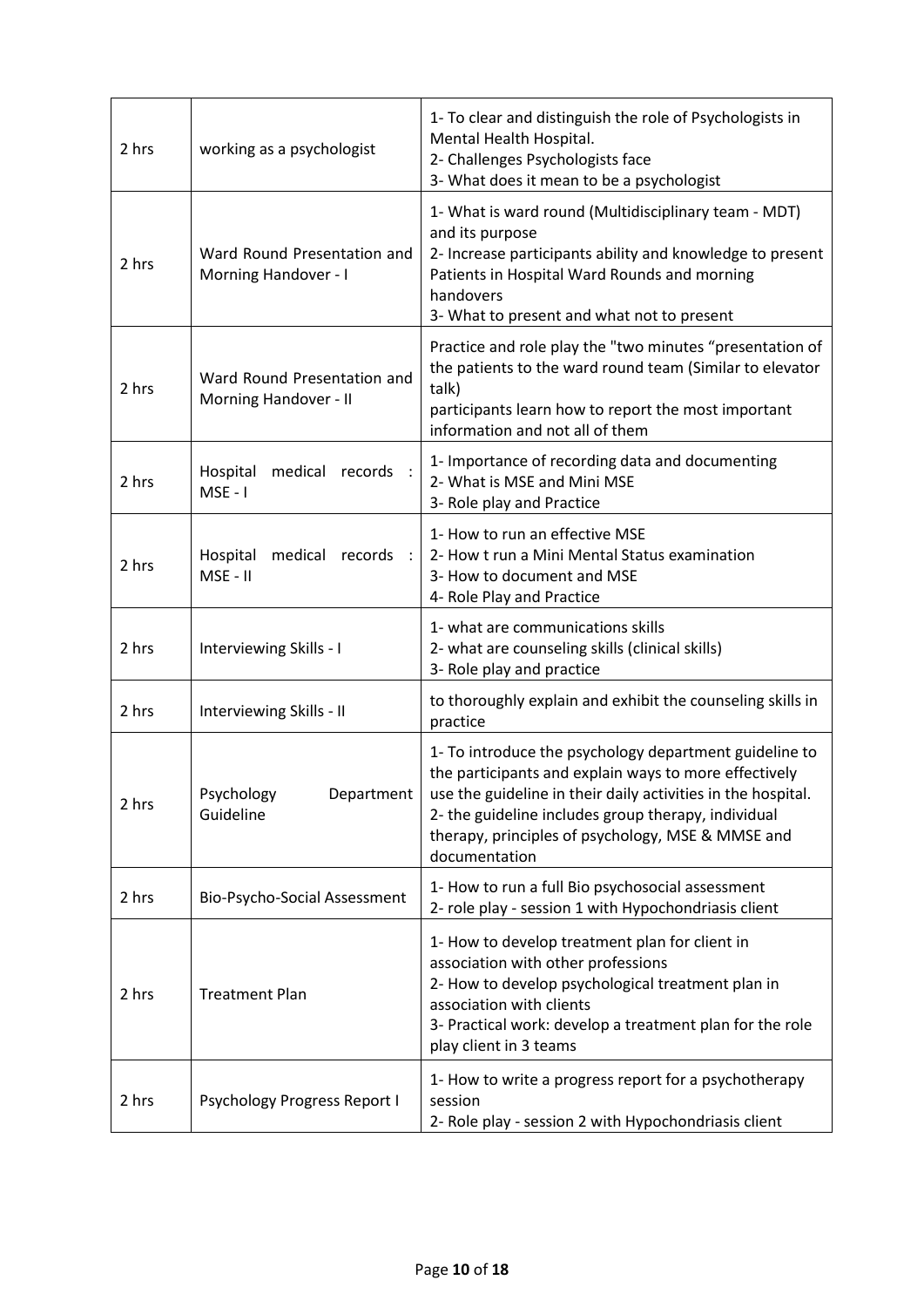| 2 hrs | Psychology Progress Report II   | 1- How to write a progress report for a psychotherapy<br>session with focus on writing MSE/MMSE<br>2- Role play - session 3 with Hypochondriasis client                                                                          |
|-------|---------------------------------|----------------------------------------------------------------------------------------------------------------------------------------------------------------------------------------------------------------------------------|
| 2 hrs | Risk Assessment I               | 1- Introducing risk - what is risk?<br>2- How to assess for risk in MHH using the existing tool<br>3- Introducing Historical, Clinical and Risk - 20 Items<br>(HCR-20) as a internationally renowned tool for risk<br>assessment |
| 2 hrs | Termination and discharge       | 1- How to prepare client for termination<br>2- Role play - Last session with Hypochondriasis client                                                                                                                              |
| 2 hrs | <b>Risk Assessment II</b>       | Introduction, explanation and practical work on the 10<br>historical items of the HCR-20                                                                                                                                         |
| 2 hrs | <b>Risk Assessment III</b>      | Introduction, explanation and practical work on the 5<br>Clinical and 5 Risk items of the HCR-20                                                                                                                                 |
| 2 hrs | Motivational Interviewing I     | 1- Introduction to MI - History and effectiveness<br>2- Introduction to the stages of change model by<br>Prochaska                                                                                                               |
| 2 hrs | Motivational Interviewing II    | 1- Definition of MI<br>2- Principles of MI<br>3- warning to therapists: traps to avoid falling into!!!                                                                                                                           |
| 2 hrs | working with Addiction I        | 1- What is Relapse and how to prevent future incidents<br>of drug use<br>2- How to develop a relapse prevention plan                                                                                                             |
| 2 hrs | working with Addiction II       | 1- Ten facts about addiction<br>2- Coping skills training (interpersonal and<br>Intrapersonal)                                                                                                                                   |
| 2 hrs | working with Psychosis I        | 1- What is psychosis<br>2- is it really that bad?<br>3- Are non pharmacological interventions possible with<br>Psychotic clients?<br>3- the four main principles of working with psychosis                                       |
| 2 hrs | working with Psychosis II       | 1- Anthony's eight principles of working with psychosis<br>2- whole-person model in working with psychosis<br>3-reality testing and self boundaries!!!                                                                           |
| 2 hrs | working with Psychosis III      | 1- Psychotherapy with psychosis<br>2- working with hallucinations and delusions<br>3- thoughts and feelings!!! The difference  Challenging<br>beliefs, etc.                                                                      |
| 2 hrs | <b>Personality Disorders I</b>  | 1- What is personality<br>2- What is personality Disorder<br>3- types of PD - Clusters A, B, and C                                                                                                                               |
| 2 hrs | <b>Personality Disorders II</b> | 1- Borderline Personality Disorder: the most difficult one<br>2- Dialectical Behavioral Therapy (DBT) for BPD<br>3- DBT: Mindfulness, What and How skills                                                                        |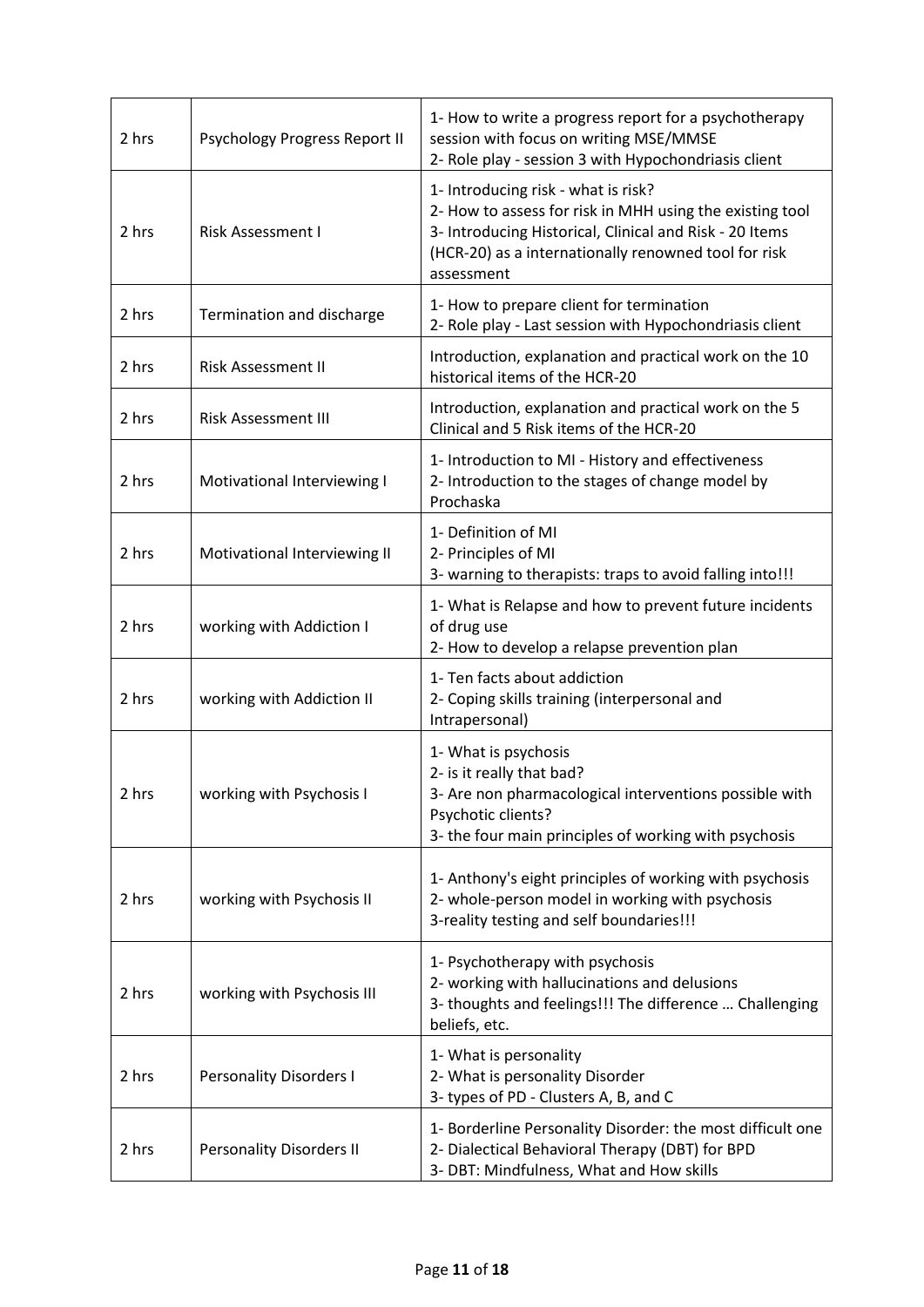| 2 hrs | <b>Personality Disorders III</b> | DBT: Distress Tolerance and Emotion Regulation<br>Techniques                                                                                                                |
|-------|----------------------------------|-----------------------------------------------------------------------------------------------------------------------------------------------------------------------------|
| 2 hrs | Personality Disorders IV         | <b>DBT: Emotion Regulation techniques</b>                                                                                                                                   |
| 2 hrs | Personality Disorders V          | DBT: Interpersonal Effectiveness techniques                                                                                                                                 |
| 2 hrs | sexual Disorders I (MHH)         | 1- Introduction to sexual disorder<br>2- DSM IV-TR diagnosis of the 11 sexual disorders<br>3- Sexual Identity disorder and Paraphilia                                       |
| 2 hrs | sexual Disorders II (MHH)        | 1- pharmacotherapy for sexual disorders<br>2- techniques for male sexual disorders (stop-start and<br>Squeezing)                                                            |
| 2 hrs | sexual Disorders III             | techniques for male sexual disorders (stop-start and<br>Squeezing)                                                                                                          |
| 2 hrs | <b>Question and Answer</b>       | Final session to answer any questions that participants<br>might have or clarify any points which is not explained<br>enough in order to prepare them for final examination |

# **Semester III: April 2013 - October 2013**

| <b>Duration</b> | Topic of the training session              | Objective of the training session                                                                                                                                                                                          |
|-----------------|--------------------------------------------|----------------------------------------------------------------------------------------------------------------------------------------------------------------------------------------------------------------------------|
| 2 hrs           | Mental<br>with<br>Working<br>Retardation I | 1- What is intelligence?<br>2- What is considered retardation?<br>3- Ways to diagnose MR - DSM Criteria<br>4- Psychometrics (testing) for MR                                                                               |
| 2 hrs           | <b>Testing for Depression</b>              | 1- What is depression?<br>2- Introducing Beck Depression Inventory (BDI) 21 Items<br>3- How to run the test and scoring system<br>4- Practical testing in the class among participants and<br>scoring                      |
| 2 hrs           | Family Therapy I                           | 1- What is family therapy<br>2- History and early researches of Family therapy<br>3- Introduction to Systems Theory<br>4- Introduction to 4 major schools in family therapy<br>(Bell, Bowen, Ackerman and Jackson & Haley) |
| 2 hrs           | Family Therapy II                          | Bowen Family System Therapy: 8 main principles                                                                                                                                                                             |
| 2 hrs           | <b>Family Therapy III</b>                  | 1- Explanation of Psychology Services Outcome<br>Measurement<br>2- Bowenian Family Systems Therapy-explaining the<br>principles                                                                                            |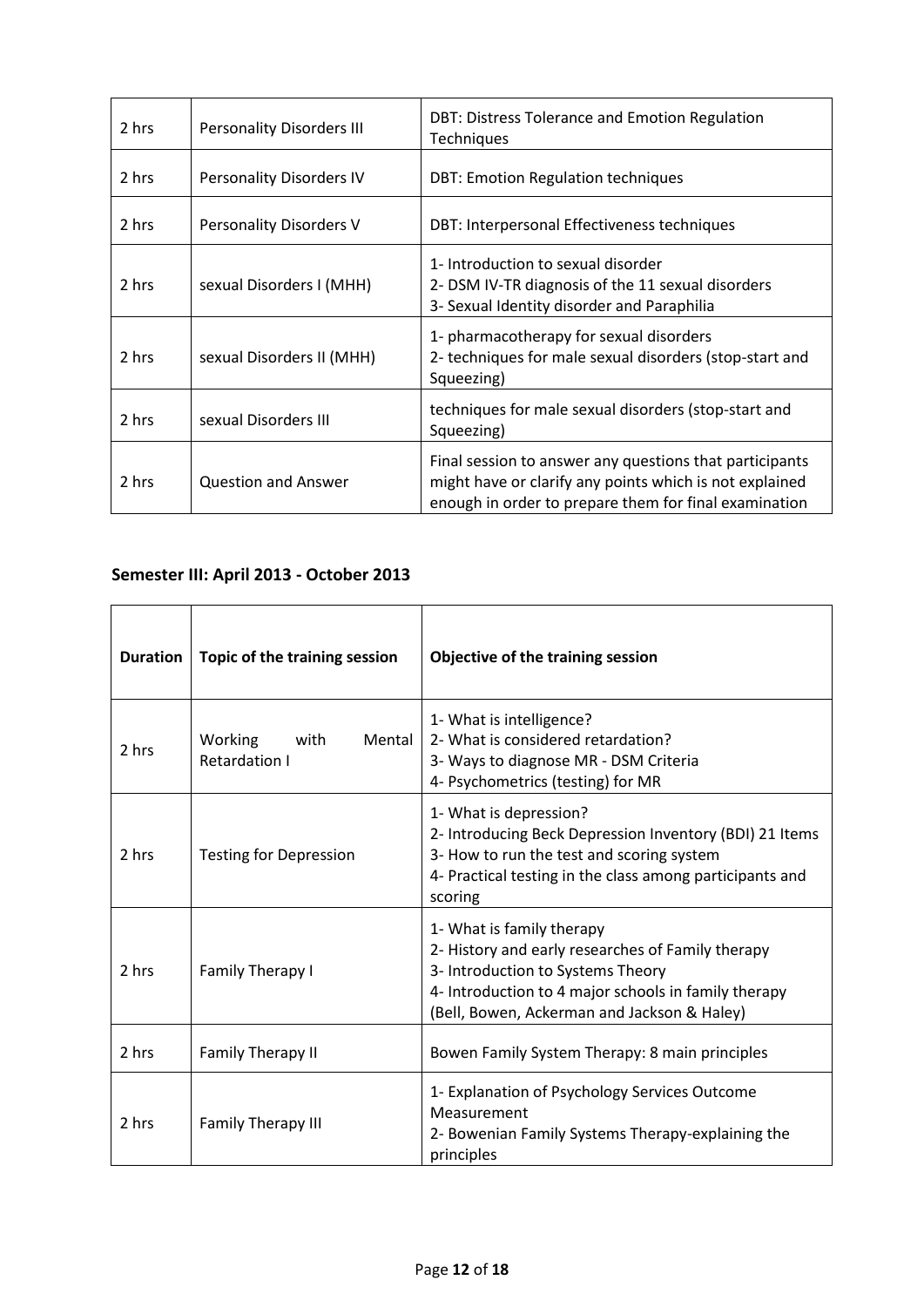| 2 hrs | Family Therapy IV                                        | 1- How to create a Genogram<br>2- Symbols used in a Genogram                                                                                                                                                  |
|-------|----------------------------------------------------------|---------------------------------------------------------------------------------------------------------------------------------------------------------------------------------------------------------------|
| 2 hrs | Family Therapy V                                         | 1- Techniques in Bowenian Family Systems Therapy<br>2- Techniques of couples therapy in Bowenian therapy                                                                                                      |
| 2 hrs | Family Therapy VI                                        | 1- Techniques in family therapy - Con'd<br>2- Dealing with Triangulations (transference and counter<br>transference<br>3- How to do couple therapy with only one member<br>present                            |
| 2 hrs | Question and Answer - Family<br>Therapy                  | Final session of Family Therapy to answer any questions<br>that participants might have or clarify any family therapy<br>concepts which are not explained enough.                                             |
| 2 hrs | IQ Test: Raven's Progressive<br>Matrices - Age 9-18      | 1- Explaining IQ Tests<br>2- Explaining the culture free tests<br>3- Explanation of Raven't progressive IQ test for ages 9-<br>18<br>4- Practical running of the test<br>5- in class grading and interpreting |
| 2 hrs | Focus group Discussion and<br><b>Forensic Psychology</b> | 1- Dr. Inka discussed with psychologists about the future<br>project and their impression of the current training<br>2- Introduction to forensic psychology                                                   |
| 2 hrs | forensic Psychology I                                    | 1- historical background of forensic psychology<br>2- most important historical cases (e.g. JFK assassin)<br>3- basic concepts in forensic psychology                                                         |
| 2 hrs | forensic Psychology II                                   |                                                                                                                                                                                                               |
| 2 hrs |                                                          |                                                                                                                                                                                                               |
| 2 hrs |                                                          |                                                                                                                                                                                                               |
| 2 hrs |                                                          |                                                                                                                                                                                                               |
| 2 hrs |                                                          |                                                                                                                                                                                                               |
| 2 hrs |                                                          |                                                                                                                                                                                                               |

# **Semester IV: September 2014 – March 2015**

| <b>Duration</b> | Topic of the training session                                   | Objective of the training session                                                                                         |
|-----------------|-----------------------------------------------------------------|---------------------------------------------------------------------------------------------------------------------------|
| 2 hrs           | <b>Training Case Study</b>                                      | How to write a professional Case Study                                                                                    |
| 2 hrs           | Introduction<br>Obsessive<br>in.<br><b>Compulsive Disorders</b> | Definition and Diagnosis of OCD in DSM-5; assessment<br>tool<br>DSM-5 LEVEL 2-Repetitive Thoughts and Behaviors-<br>Adult |
| 2 hrs           | <b>OCD Treatment</b>                                            | Treatment methods of OCD                                                                                                  |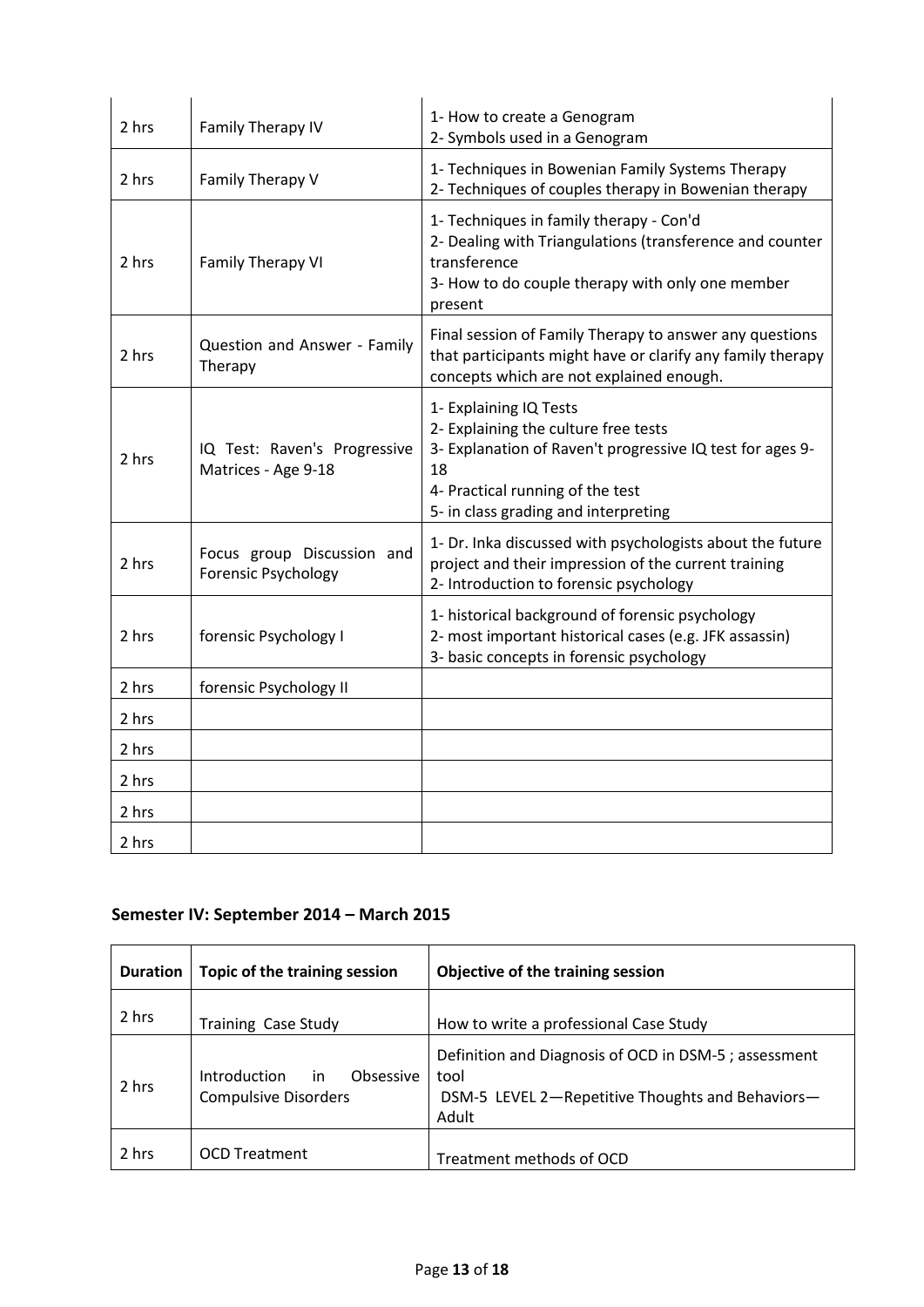| 2 hrs | <b>OCD Treatment ERP</b>                                     | the techniques of "Exposure Ritual Prevention"<br>TherapyERP                                                    |
|-------|--------------------------------------------------------------|-----------------------------------------------------------------------------------------------------------------|
| 2 hrs | Patient assessment measures<br><b>DSM-5 Assessment tools</b> | Introduction in the Cross Cutting Symptom Level I and<br>Level II, and<br>Specific severity assessment measures |
| 2 hrs | Introduction<br>Group<br>in.<br>Facilitating                 | Healing Aspects of Group Counseling, the Pyramid of<br>Recovery: the theoretical model of Judith Herman         |
| 2 hrs | War Trauma and Acute Stress<br>Symptoms                      | What is trauma? Effects of war trauma<br>Definition: Acute Stress Disorder (DSM-5 308.3)                        |
| 2 hrs | Introduction<br>closed<br>Group<br>Cycle                     | Introduction in the Group cycle for patients with PTSD<br>(War Trauma, traumatic grief, loss, or rape)          |
| 2 hrs | Group Therapy session 1                                      | Group cycle preparation for patients with PTSD, War<br>Trauma, traumatic grief, loss, or rape                   |
| 2 hrs | Introduction in PTSD                                         | Post Traumatic Stress Disorder,<br>DSM - 5 Definition, Severity assessment                                      |
| 2 hrs | Group Therapy session 2 and 3                                | Group cycle preparation for patients with PTSD, War<br>Trauma, traumatic grief, loss, or rape                   |
| 2 hrs | Complex Trauma                                               | Introduction in Complex Trauma and Trans generational<br>Trauma; Impact of Childhood Trauma on Functioning      |
| 2 hrs | Group Therapy session 4 and 5                                | Group cycle preparation for patients with PTSD, War<br>Trauma, traumatic grief, loss, or rape                   |
| 2 hrs | Group Therapy session 6, 7, 8                                | Group cycle preparation for patients with PTSD, War<br>Trauma, traumatic grief, loss, or rape                   |
| 2 hrs | Trauma intervention                                          | Trauma Intervention and post traumatic growth                                                                   |
| 2 hrs | Group Therapy session 9, 10                                  | Group cycle preparation for patients with PTSD, War<br>Trauma, traumatic grief, loss, or rape                   |
| 2 hrs | <b>Biology of Trauma</b>                                     | Trauma and the Brain; The Neurobiology of Trauma                                                                |
| 2 hrs | <b>Training of Trainers</b>                                  | To provide the skills to plan and conduct a training<br>Introduction to icebreakers, warm-ups, and energizers   |
| 2 hrs | <b>Training of Trainers</b>                                  | To gain knowledge of effective methods to prepare<br>trainings<br>Motivational tools and techniques             |
| 2 hrs | <b>Training of Trainers</b>                                  | To develop skills for an interactive training<br>Before, during and after the training; feedback                |
| 2 hrs | Introduction in NET                                          | Introduction in Narrative Exposure Therapy                                                                      |
| 2 hrs | Narrative exposure Therapy                                   | The 'Lifeline' Concept: Demonstration<br>NET Demonstration (Positive and negative Event),<br>Discussion         |
| 2 hrs | Narrative exposure Therapy                                   | <b>NET Demonstrations and exercises</b>                                                                         |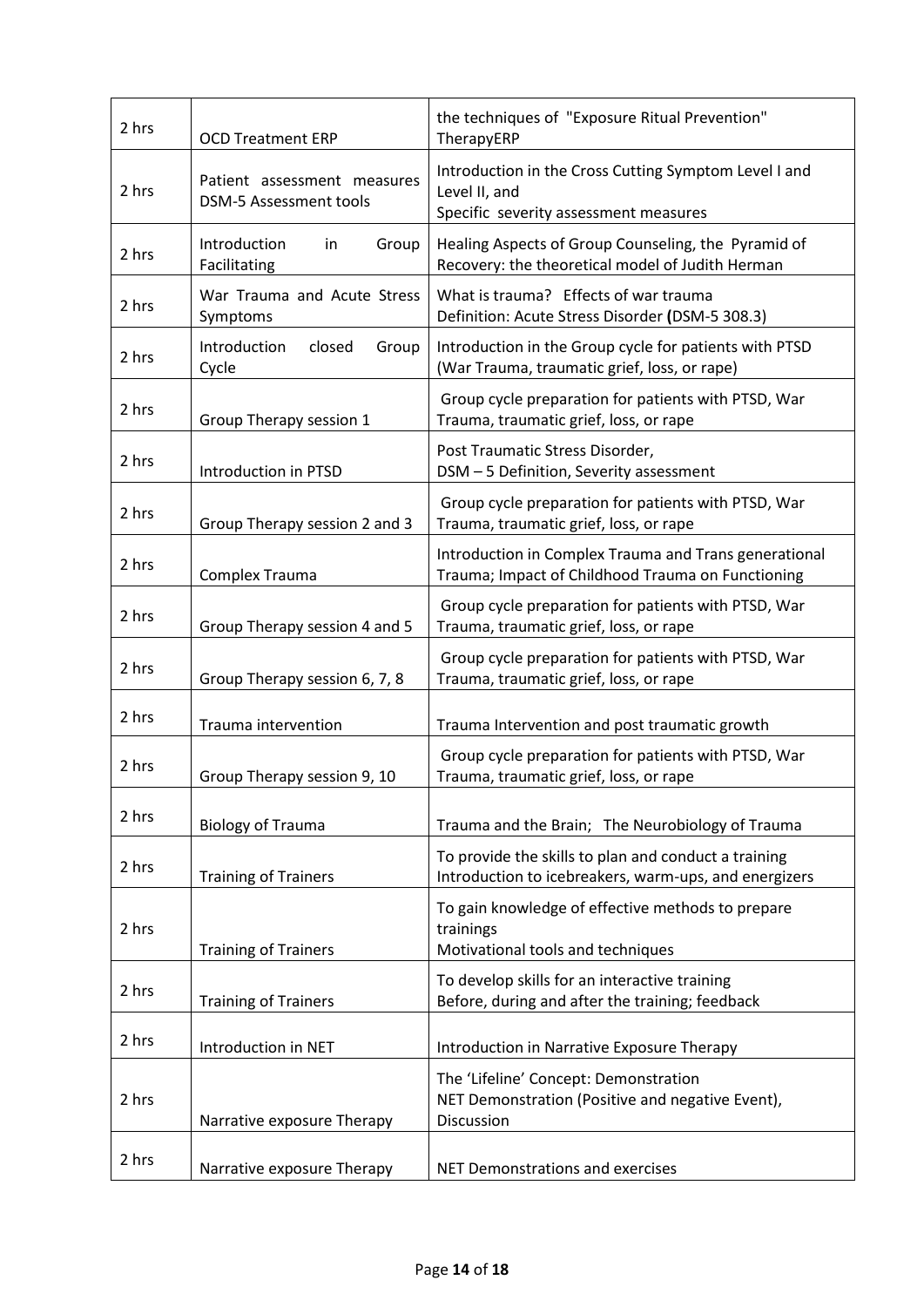| 2 hrs | Depression                               | Depression, Definition (Severity Assessment DSM-5)<br>Causes                                                                                                                                          |
|-------|------------------------------------------|-------------------------------------------------------------------------------------------------------------------------------------------------------------------------------------------------------|
| 2 hrs | <b>Depression Treatment</b>              | Beck Depression Inventory, PHQ-9; biological,<br>psychological, social factors; specific cognitive behavior<br>therapy techniques                                                                     |
| 2 hrs | Anxiety                                  | DSM - 5 Anxiety disorders, Definition(Severity Assessment<br>$DSM-5)$                                                                                                                                 |
| 2 hrs | <b>Anxiety Treatment</b>                 | Underlying Causes; Treatment; Eclectic approaches                                                                                                                                                     |
| 2 hrs | Anxiety and Depression                   | Comorbidity of Anxiety and Depression,<br>a trans diagnostic approach                                                                                                                                 |
| 2 hrs | <b>Attachment Theory</b>                 | History of the Attachment Theory, the founder John<br>Bolwby<br>The Trilogy of Attachment and Loss (1969-82)                                                                                          |
| 2 hrs | <b>Reactive Attachment Disorder</b>      | Mary Ainsworth's "Secure Base" and "the Strange<br>Situation"; Cultural variations and their influences on<br>attachment patterns, DSM - 5 Severity Measure for<br><b>Separation Anxiety Disorder</b> |
| 2 hrs | Post traumatic grief                     | The grief process; the 5 Stages of Loss and Grief                                                                                                                                                     |
| 2 hrs | Post traumatic grief                     | Symptoms and complications of the 5 Stages; personal and<br>collective aspects of the of mourning rituals                                                                                             |
| 2 hrs | Sleep-Wake Disorders                     | Sleep-Wake Disorders, Definition and assessment tools<br>DSM-5, LEVEL 2-Sleep Disturbance-Adult (PROMIS-<br>Sleep Disturbance)                                                                        |
| 2 hrs | Sleep-Wake Disorders                     | Sleep Hygiene, Primary Insomnia, Stages of Sleep, SRT                                                                                                                                                 |
| 2 hrs | Group therapy substance use              | Introduction in Group Therapy with substance use clients                                                                                                                                              |
| 2 hrs | Group therapy substance use              | Traditional Models for Understanding Addictions;<br>Becoming addicted                                                                                                                                 |
| 2 hrs | Group therapy substance use              | Personal Pathways to Change, Successful recovery from<br>addictions. How Do People Change?                                                                                                            |
| 2 hrs | Group therapy substance use              | Reasons for Relapse; Regression, Relapse and Recycling<br>through the Stages; Key Issues In Prevention                                                                                                |
| 2 hrs | Introduction in<br>Analytical Psychology | Freud and Jung; word association test and psychological<br>complexes, psychological types, the Red Book, the<br>Symbolic of Mandala                                                                   |
| 2 hrs | Psychology of C.G.Jung                   | The collective and personal unconscious, Archetypes,<br>persona, shadow, anima and animus, Dynamics of the<br>Psyche, Individuation                                                                   |
| 2 hrs | Introduction in Art Therapy              | Articulating affective states through Image-making in<br>Psychotherapy; Images as bridges to the Unconscious                                                                                          |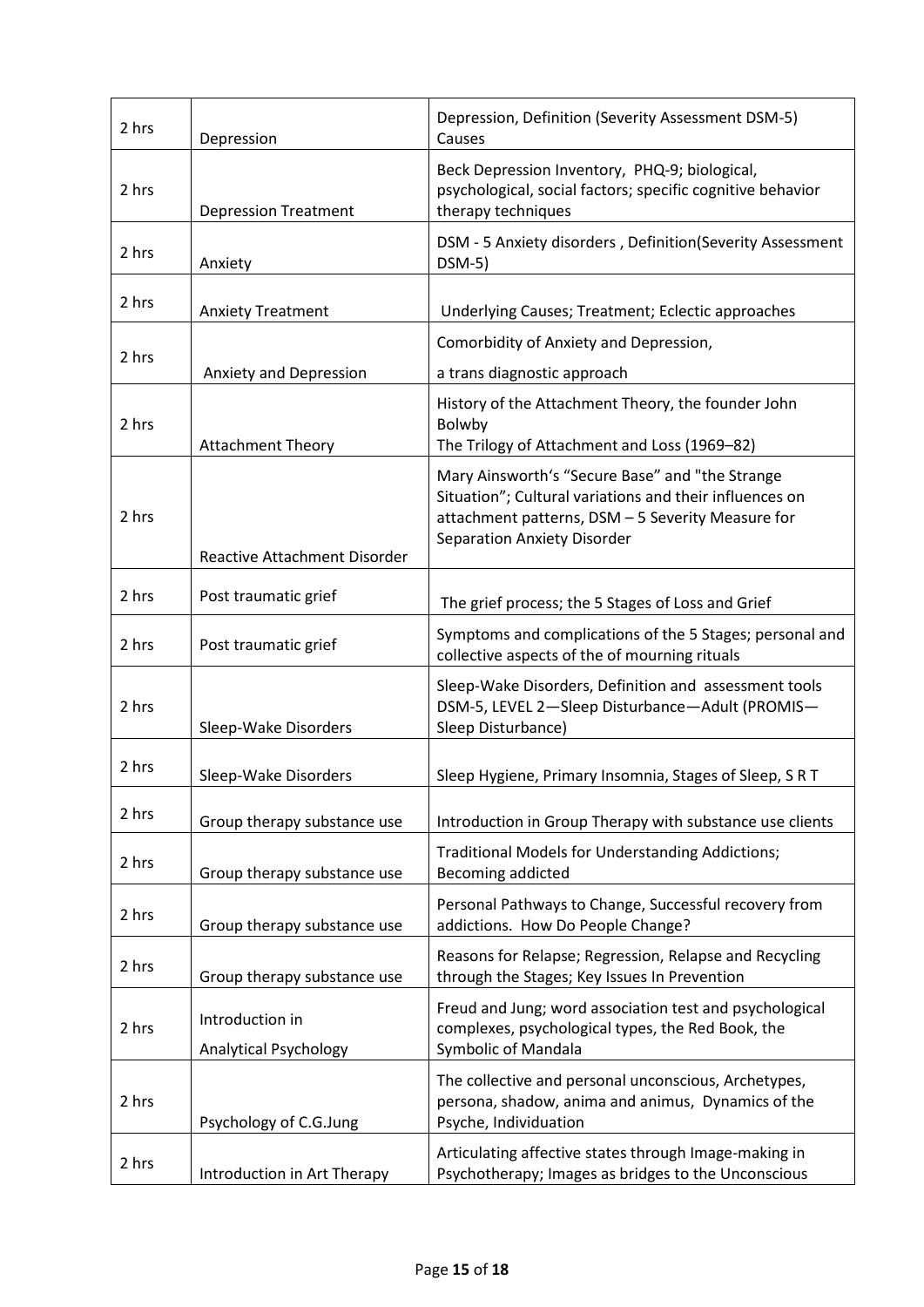| 2 hrs | <b>Drawing</b><br>painting<br>and<br>in<br>Therapy | Why painting during a therapeutic process? finding the<br>Symbol                                                                |
|-------|----------------------------------------------------|---------------------------------------------------------------------------------------------------------------------------------|
| 2 hrs | Picture interpretation                             | Tools for interpretation: associations and amplification,<br>material aspects, formal aspects, space symbolism                  |
| 2 hrs | <b>Secondary Traumatization</b>                    | Secondary Traumatic Stress, Vicarious Trauma or<br>Compassion Fatigue and Post-Traumatic Stress Disorder;<br><b>Burnout</b>     |
| 2 hrs | Self-Care                                          | To be able to reinforce stress management techniques;<br>the concept of resilience and the use of self-protective<br>techniques |

### **4. Evaluation**

In future lecture plans, at least 35 Training sessions (70 Training hours) per semester (140 lectures totally) should be provided.

During the 4 Semesters from 2012-2015 there were totally 132 Training Lectures provided:

- Semester I: 35 Training sessions (70 Training hours)
- Semester II: 34 Training sessions (68 Training hours)
- Semester III: 18 Training sessions (36 Training hours)
- Semester IV: 45 Training sessions (90 Training hours)

Responsible for the Training during 2012 to 2013: Mohammad Zaman Rajabi (Semester I, II, and III)

Responsible for the training during 2014 to 2015: Dr Angela Karin Keller (Semester IV)

#### **Pre-Post Assessment Model**

To assess the Psychologists learning outcomes, Pre and Post Tests were provided for most of the Training Sessions. Pre-Posttests serve several purposes: knowledge of the current status of the psychologists may provide guidance for future activities as well as the basis of comparison for a posttest results; Knowledge gain from Pre to Post Test should reach at least 75%.

#### **Documentation**

Presence lists for every session will control the continuous participation of the Psychologists in the training sessions during the 4 Semesters.

All material handed out to the participants during the Semester (assessment tools, handouts, Pre and Posttest, Feedback sheet and Evaluation etc.) are documented and stored in MHH office. MHH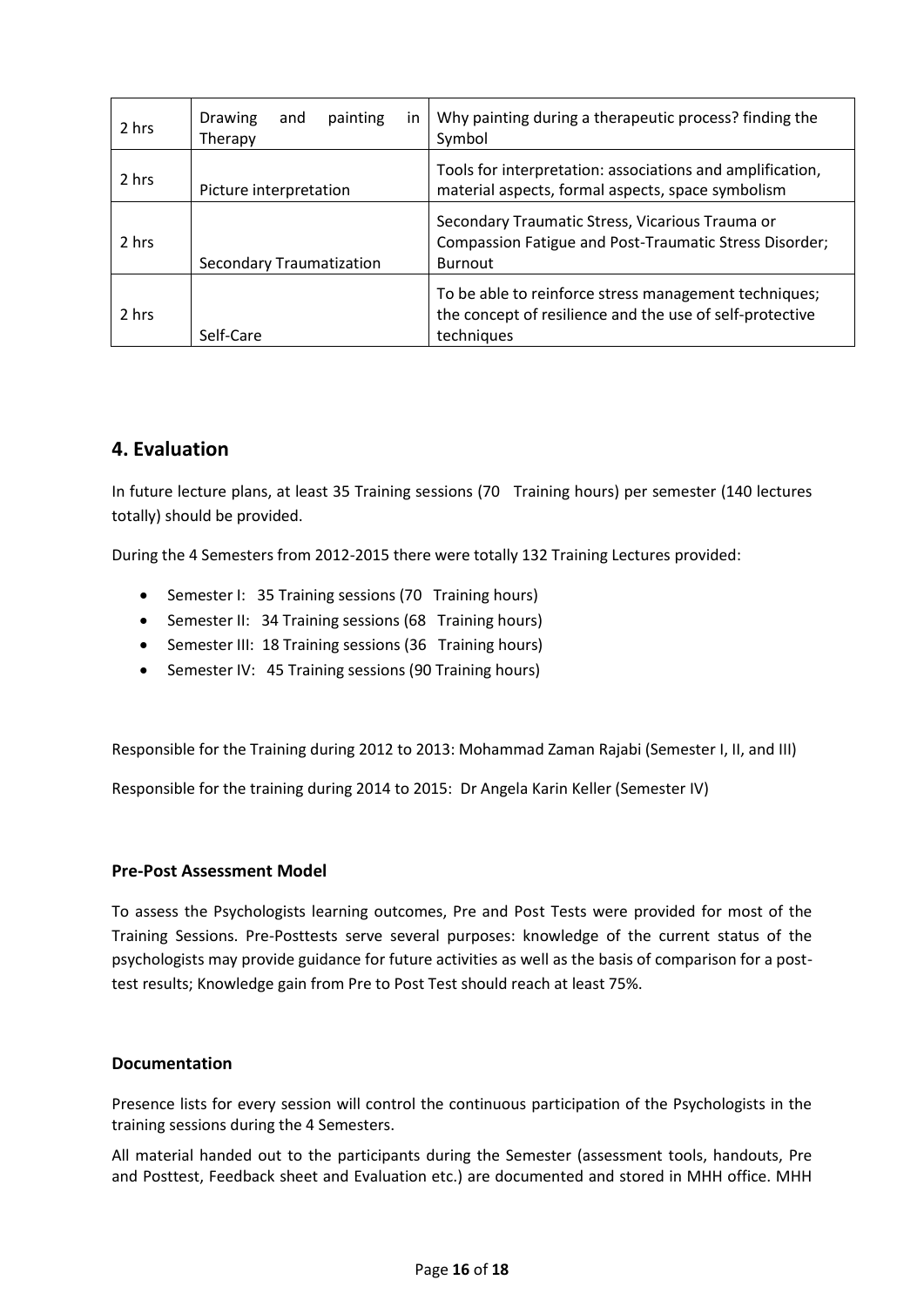psychology department maintains records in such a way as to preserve the confidentiality of these documents and to protect the physical and electronic record from inadvertent or unauthorized disclosure

### **Clinical Supervision**

The clinical supervisor meets regularly with the psychologists to discuss case work and group therapy in a structured way. The purpose is to assist the trainees to learn from his or her experience and progress in expertise, as well as to ensure good service to the patient and group participants.

Each trainee receives at least 5 supervision sessions per Semester.

### **Training of Trainers (ToT)**

All hospital psychologists received Training of Trainers (ToT) in order to gain knowledge and skills and become competent in supervise the clinical activities of the possible future psychologists of MHH; they will pass the knowledge and skills to prospective psychologists of MHH and help psychology, counseling, social work students and volunteers with their practical skills.

As part of this training, the psychologists receive 3 ToT Sessions and 2 follow up Supervision sessions.

### **5. Conclusions**

During the previous EC funded project, International Medical Corps started training MHH psychologists. The focus is now on formalizing this training and to provide psychologists with certificates in clinical psychology.

To meet requirements for APA accreditation of the Clinical Psychology program, students are required to take courses that provide a "broad and general coverage of the foundational theories and methods in:

- 1. History of Ideas in Psychology
- 2. Clinical neuropsychology
- 3. Cognitive Behavior Therapy
- 4. Social Psychology
- 5. Developmental Psychology
- 6. Psychopathology, adult and child
- 7. Clinical assessments, Tests and Measurements
- 8. Introduction to Clinical Ethics and Problems in Scientific & Professional Psychology
- 9. Research and Statistics

The MHH 4 semester lecture program is focused on the practical needs of psychologists working in a Mental Health Hospital and offers psychologists a well-balanced curriculum in many fields. The clinical core courses and the ongoing practicum focus on the theories and models of dysfunctional